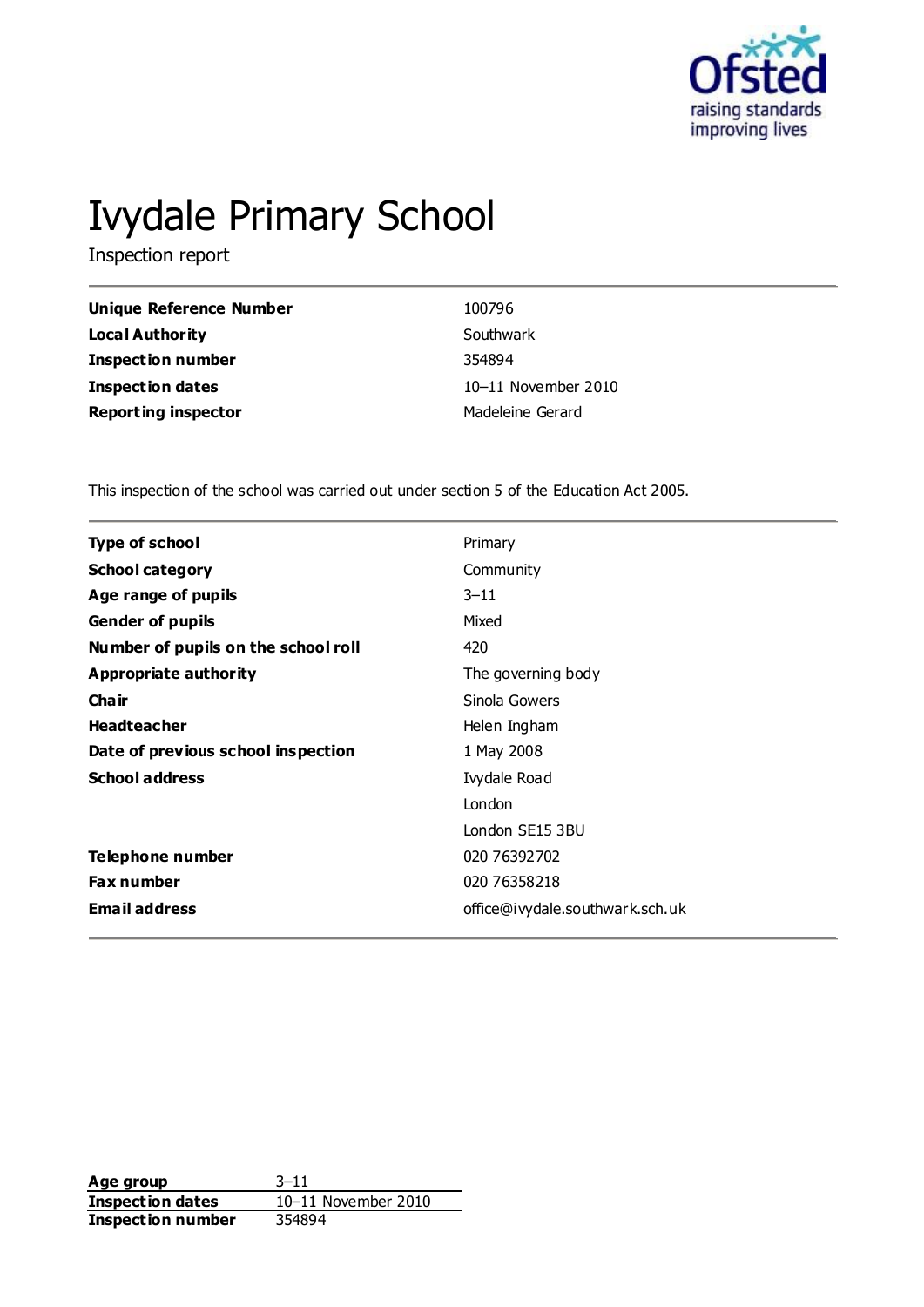The Office for Standards in Education, Children's Services and Skills (Ofsted) regulates and inspects to achieve excellence in the care of children and young people, and in education and skills for learners of all ages. It regulates and inspects childcare and children's social care, and inspects the Children and Family Court Advisory Support Service (Cafcass), schools, colleges, initial teacher training, work-based learning and skills training, adult and community learning, and education and training in prisons and other secure establishments. It assesses council children's services, and inspects services for looked after children, safeguarding and child protection.

Further copies of this report are obtainable from the school. Under the Education Act 2005, the school must provide a copy of this report free of charge to certain categories of people. A charge not exceeding the full cost of reproduction may be made for any other copies supplied.

If you would like a copy of this document in a different format, such as large print or Braille, please telephone 0300 1234 234, or email **[enquiries@ofsted.gov.uk](mailto:enquiries@ofsted.gov.uk)**.

You may copy all or parts of this document for non-commercial educational purposes, as long as you give details of the source and date of publication and do not alter the documentation in any way.

To receive regular email alerts about new publications, including survey reports and school inspection reports, please visit our website and go to 'Subscribe'.

Royal Exchange Buildings St Ann's Square Manchester M2 7LA T: 0300 1234 234 Textphone: 0161 618 8524 E: **[enquiries@ofsted.gov.uk](mailto:enquiries@ofsted.gov.uk)** W: **[www.ofsted.gov.uk](http://www.ofsted.gov.uk/)**

© Crown copyright 2010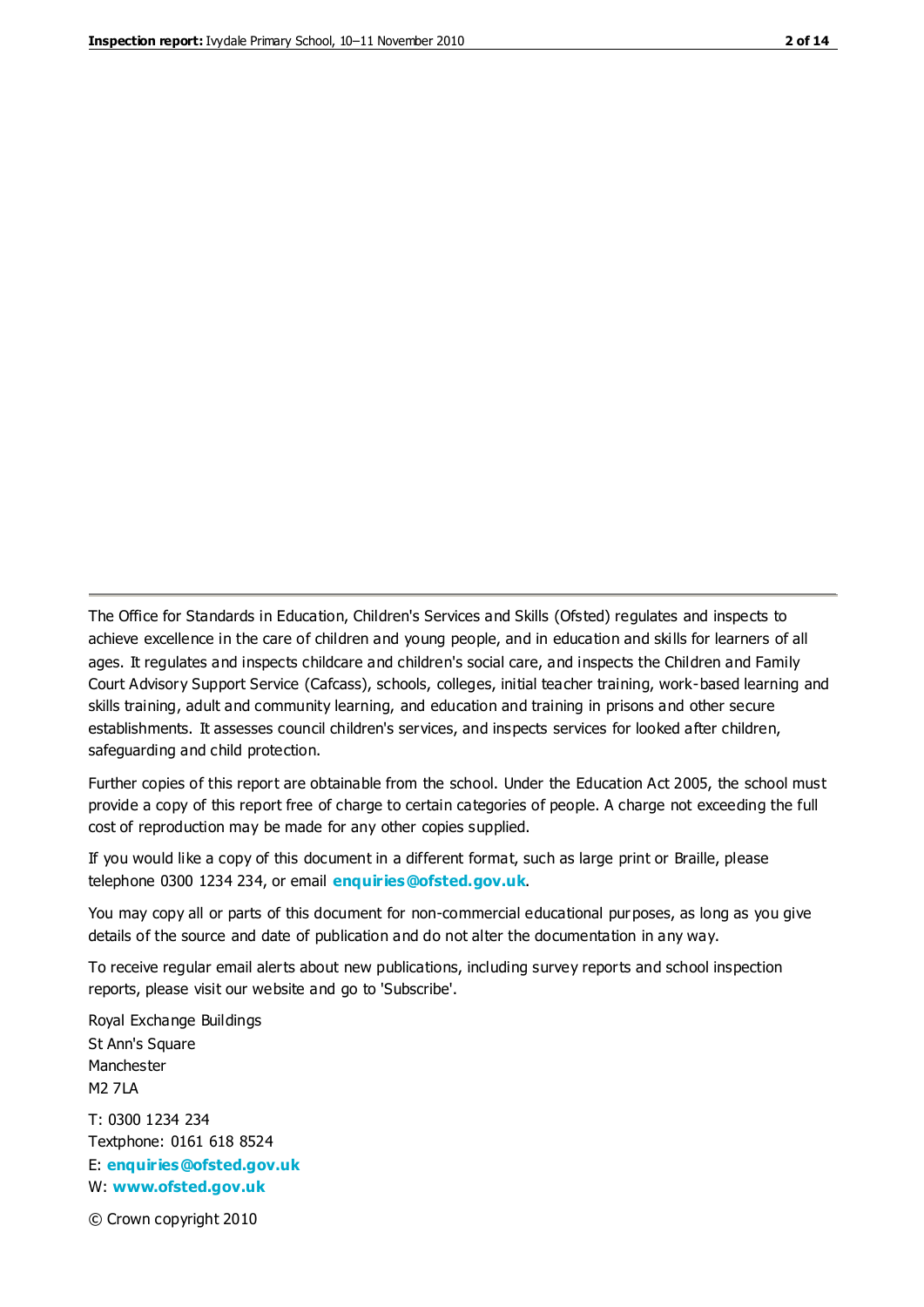# **Introduction**

This inspection was carried out by three additional inspectors. The inspectors observed 29 lessons, or parts of lessons, taught by 17 teachers and held meetings with groups of pupils, staff and members of the governing body. They observed the school's work, and looked at work in pupils' books, tracking data showing pupils' attainment and the progress they are making and the school's development plans. They also considered the 85 responses to the questionnaire received from parents and carers, and the 78 responses to the questionnaire received from pupils.

The inspection team reviewed many aspects of the school's work. It looked in detail at the following.

- How effectively is pupils' progress being tracked and assessment information used so that all groups of pupils are suitably challenged to make rapid progress in their learning?
- $\blacksquare$  How accurately does the school monitor the quality of its work and ensure consistency of provision through the school so that all pupils learn and progress well?To what extent is the Early Years Foundation Stage a strength of the school?
- To what extent is the Early Years Foundation Stage a strength of the school?

# **Information about the school**

This is a larger-than-average primary school. The Early Years Foundation Stage is made up of Nursery and Reception class provision. The proportion of pupils with special educational needs and/or disabilities is slightly lower than average. Most of these pupils have moderate learning difficulties or speech, language and communication difficulties. The proportion of pupils speaking English as an additional language is similar to the national average. A very small minority of them are at an early stage of learning English. The proportion of pupils from minority ethnic backgrounds is above average. The school operates a breakfast club. There have been a high number of staff changes over recent years. The headteacher joined the school in September 2010. The school has achieved a number of nationally recognised awards including Eco-School silver. The after-school club, which shares the school site, was not part of this inspection as it is not managed by the school. The children's centre is also the subject of a separate inspection.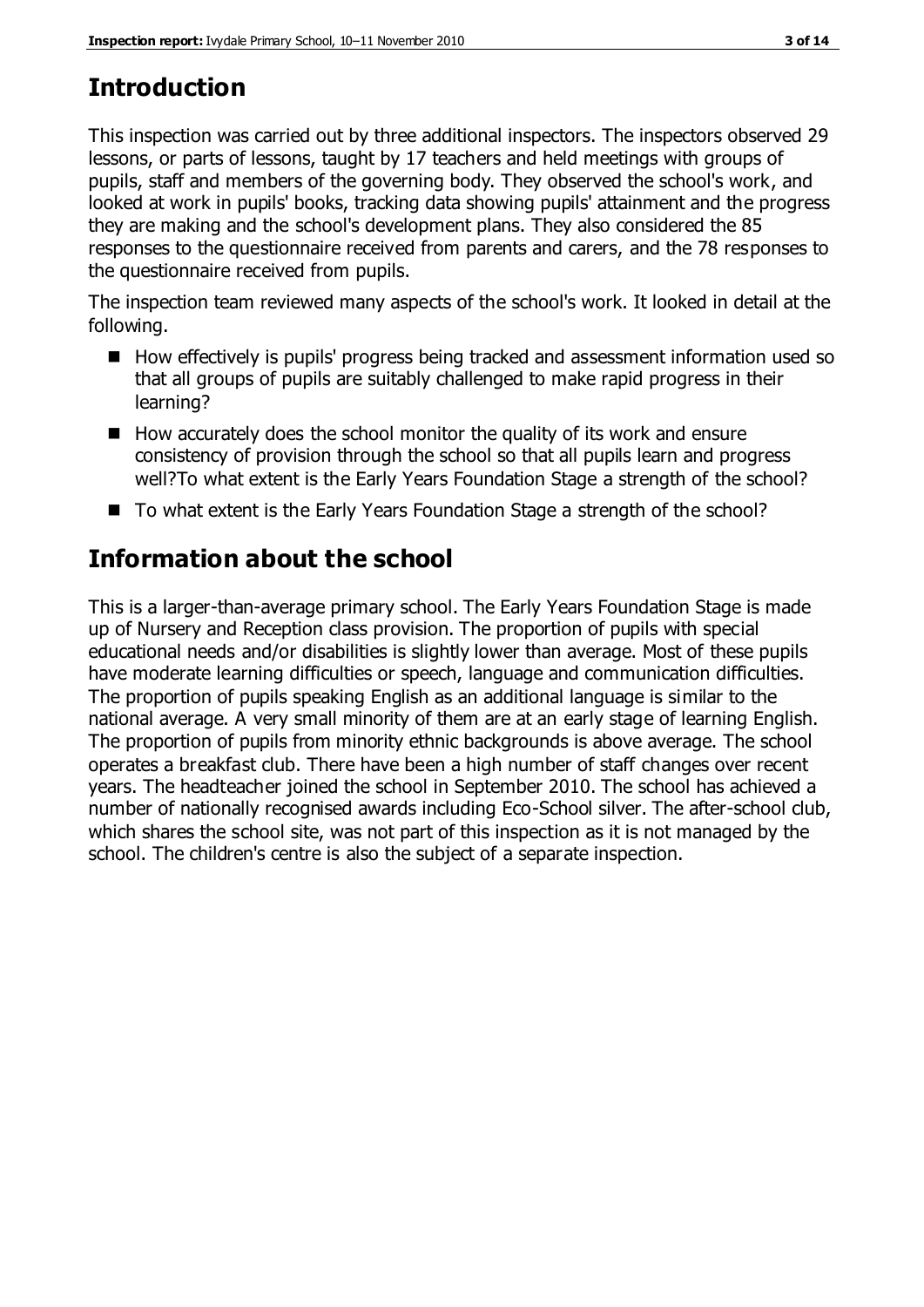**Inspection grades: 1 is outstanding, 2 is good, 3 is satisfactory, and 4 is inadequate** Please turn to the glossary for a description of the grades and inspection terms

## **Inspection judgements**

| Overall effectiveness: how good is the school? |  |
|------------------------------------------------|--|
|------------------------------------------------|--|

#### **The school's capacity for sustained improvement 3**

#### **Main findings**

Ivydale Primary is a satisfactory school. Its strengths are in the Early Years Foundation Stage, the curriculum and in some aspects of the pupils' personal development. Children get off to a good start in the Early Years Foundation Stage. Teaching through the rest of the school is satisfactory. Pupils make satisfactory gains in Years 1 to 6 and reach average standards of attainment by the end of Year 6. $\bullet$  Established systems are in place to track the progress pupils make each term. However, the information gained from assessment is not analysed rigorously enough to be fully effective as a tool to increase rates of learning and progress. Teachers' planning does not always use assessment data well to ensure that all groups of pupils are set suitably challenging tasks. Consequently, expectations of what pupils can do are not always high enough and the pace of learning is not as brisk as it should be. In some classes, pupils know their targets and marking suggests what they should do to improve their work but this is not consistent across classes and subjects.

Leaders, managers and the governing body are involved in evaluating the quality of the school's work. The impact of this self-evaluation is only satisfactory because the monitoring of teaching and learning is quite general. For this reason, although development plans are satisfactory and reflect the school's satisfactory capacity to improve, this is an area for development. Leaders appreciate that improvement plans are not focused sharply on the precise priorities for action needed to accelerate improvements in the overall quality of teaching and pupils' learning so that these become good in the future. Enhancements to the curriculum, including an increased focus on exploring topics across a range of subjects, ensure pupils enjoy a wide variety of interesting work to do in lessons. Well-organised opportunities for pupils to take part in musical activities, including singing, playing instruments and performances in the local community, are a particular highlight of the curriculum and promote pupils' self-confidence well.

Pupils enjoy school, as parents and carers responding to the questionnaire confirmed, although attendance is only broadly average. The school's success in achieving Healthy School Award and the Active Mark reflects pupils' positive attitudes to keeping fit and healthy. Regular whole-school exercises before lessons begin ensure a healthy start to the school day. Visitors from the local emergency services and advice on how to keep themselves safe when using computers support pupils' good awareness of safety issues. During the inspection, workshops for younger pupils promoted their awareness of road safety.

#### **What does the school need to do to improve further?**

■ Raise attainment and ensure all pupils make consistently good progress and learn well by: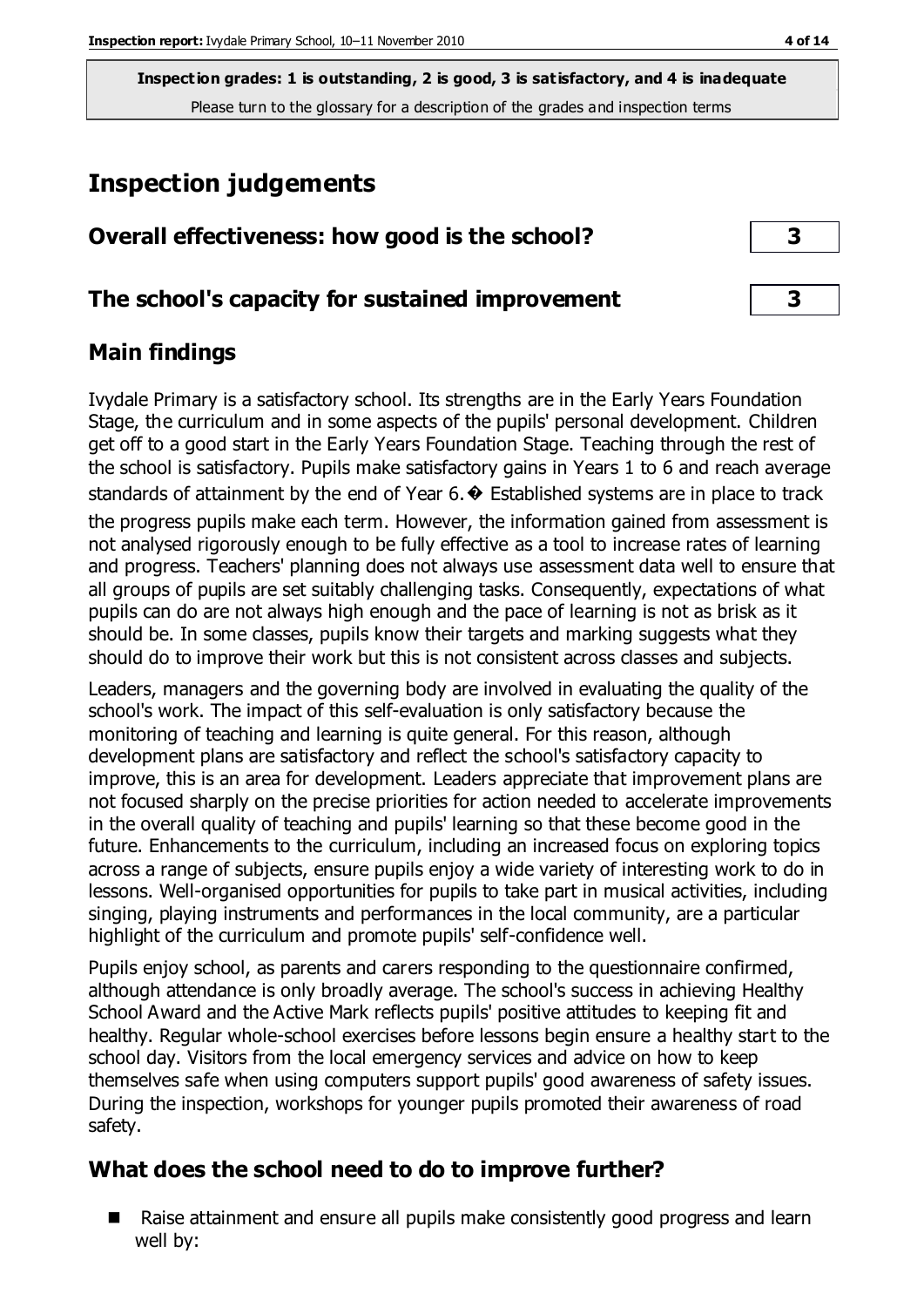**Inspection grades: 1 is outstanding, 2 is good, 3 is satisfactory, and 4 is inadequate** Please turn to the glossary for a description of the grades and inspection terms

- using information from assessments to plan work that is consistently well matched to all pupils' needs
- using marking and target setting to ensure that all pupils have clear guidance that shows what they need to do to improve their work.
- Develop the skills of leaders and managers at all levels, including the governing body, in monitoring in order to secure improvement both in provision and in learning and progress so that teaching is consistently good and pupils learn and progress well.

#### **Outcomes for individuals and groups of pupils 3**

Children join the school with a range of skills and capabilities that are generally below those expected for their age. Attainment at the end of Year 6 has risen over recent years, particularly in English, and is average. Pupils' achievement and enjoyment of their learning are satisfactory. The reason why progress is not better than this was illustrated during whole-class teaching in a mathematics lesson where the work was not matched in difficulty to the full range of pupils' learning needs. When pupils spend too long listening to the teacher or when those who finish quickly are required to wait while other pupils catch up, the pace of learning drops and their learning slows. In a literacy lesson when pupils were working independently, they made only satisfactory progress because misconceptions were not picked up and corrected swiftly. When work is closely tailored to the range of ability, pupils learn and progress well. This was observed in a mathematics lessons, for example, where pupils made rapid gains in their numeracy skills through designing board games. Explaining how to play their games to other groups in the class and producing written instructions also promoted their literacy skills well. Pupils with special educational needs and/or disabilities receive extra help from adults in lessons and in withdrawal sessions, but they make satisfactory progress overall. It is not better than this because the quality of provision is variable. More-able pupils are sometimes set work that is insufficiently challenging. This is why few pupils reach above average attainment at the end of Year 6. Pupils speaking English as an additional language receive appropriate support and make satisfactory progress.

Pupils behave well in lessons and around the school. They are keen to take on responsibility within school, for example on the school council and in the eco-team. Notices made by pupils and placed next to light switches encourage energy saving. Pupils support local charities, for example donating harvest festival goods to help homeless people.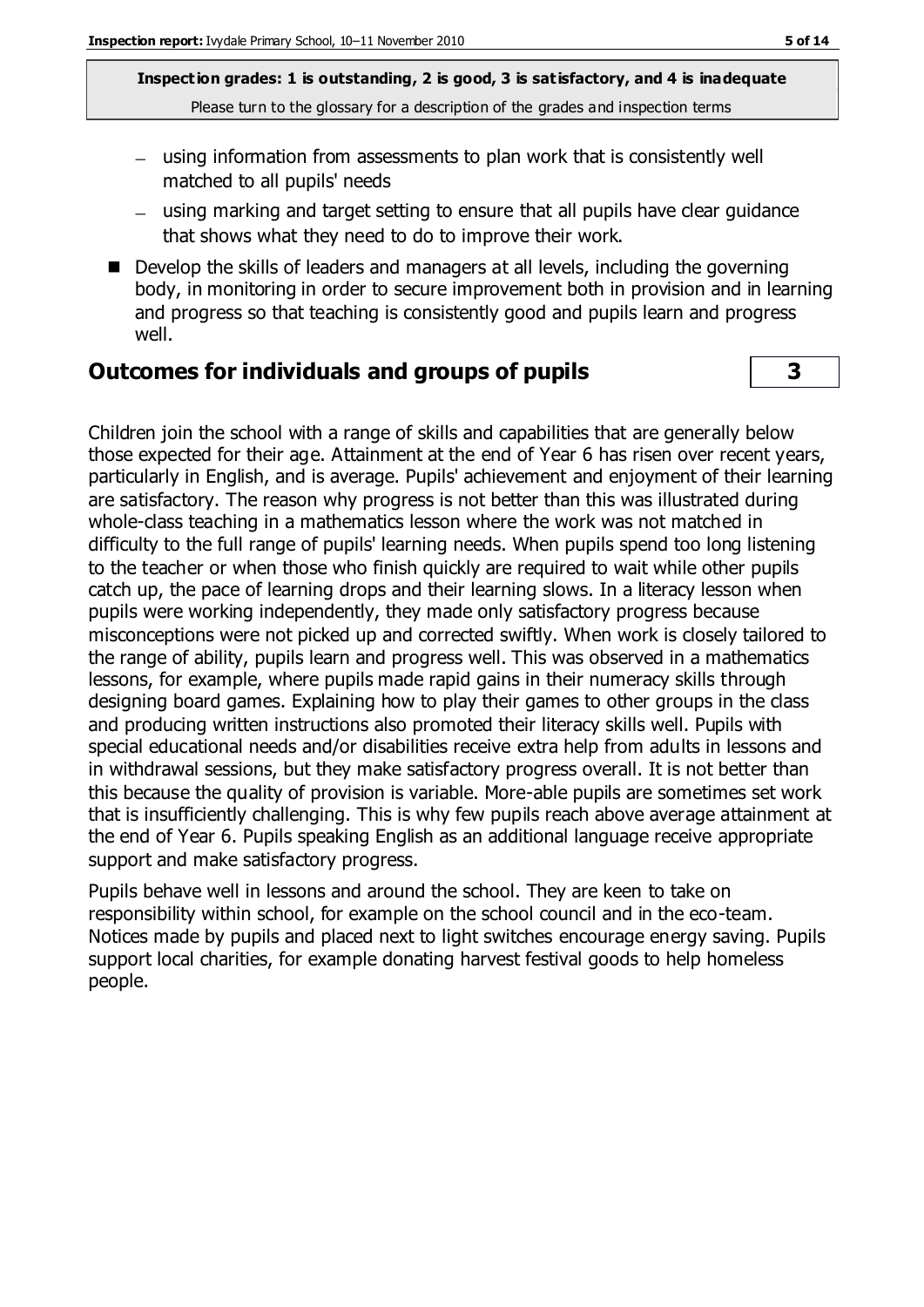# **Inspection grades: 1 is outstanding, 2 is good, 3 is satisfactory, and 4 is inadequate**

Please turn to the glossary for a description of the grades and inspection terms

These are the grades for pupils' outcomes

| Pupils' achievement and the extent to which they enjoy their learning                                                     |              |
|---------------------------------------------------------------------------------------------------------------------------|--------------|
| Taking into account:<br>Pupils' attainment <sup>1</sup>                                                                   | 3            |
| The quality of pupils' learning and their progress                                                                        | 3            |
| The quality of learning for pupils with special educational needs and/or disabilities<br>and their progress               | 3            |
| The extent to which pupils feel safe                                                                                      | $\mathbf{2}$ |
| Pupils' behaviour                                                                                                         | 2            |
| The extent to which pupils adopt healthy lifestyles                                                                       | 2            |
| The extent to which pupils contribute to the school and wider community                                                   | $\mathbf{2}$ |
| The extent to which pupils develop workplace and other skills that will contribute to<br>their future economic well-being |              |
| Taking into account:<br>Pupils' attendance <sup>1</sup>                                                                   | 3            |
| The extent of pupils' spiritual, moral, social and cultural development                                                   | 3            |

<sup>1</sup> The grades for attainment and attendance are: 1 is high; 2 is above average; 3 is broadly average; and 4 is low

#### **How effective is the provision?**

Relationships are positive and teachers often plan interesting tasks for pupils. In most classes there is quite a wide range of abilities. In some lessons, when more-able pupils are set tasks to do that are not appropriately challenging, or in lessons when there is too little time for pupils to develop their ideas and practise new learning, this restricts the rate of learning and progress is only satisfactory. While some additional adults are used well in lessons to contribute to pupils' learning and progress, teachers' planning does not always identify specifically what this extra support should do to develop pupils' learning.

High quality artwork around the school reflects the good creative opportunities pupils have including working with local artists and poets. There are many popular extra-curricular clubs, including film club, natural history club and an extremely wide variety of additional music provision to support pupils in developing their skills. Pupils in all years have the opportunity to play a musical instrument. In addition, pupils in Years 3 and 4 learn the recorder and in Years 5 and 6, they play steel pans. Pupils have positive attitudes to learning because they enjoy the engaging activities they are given. However, opportunities to ensure pupils practise and develop their basic literacy and numeracy skills are sometimes missed.

Pupils receive appropriate support and guidance. The school knows individual pupils well. Learning mentors and partnerships with a wide range of outside agencies support vulnerable pupils and those with complex needs. The popular breakfast club is welcoming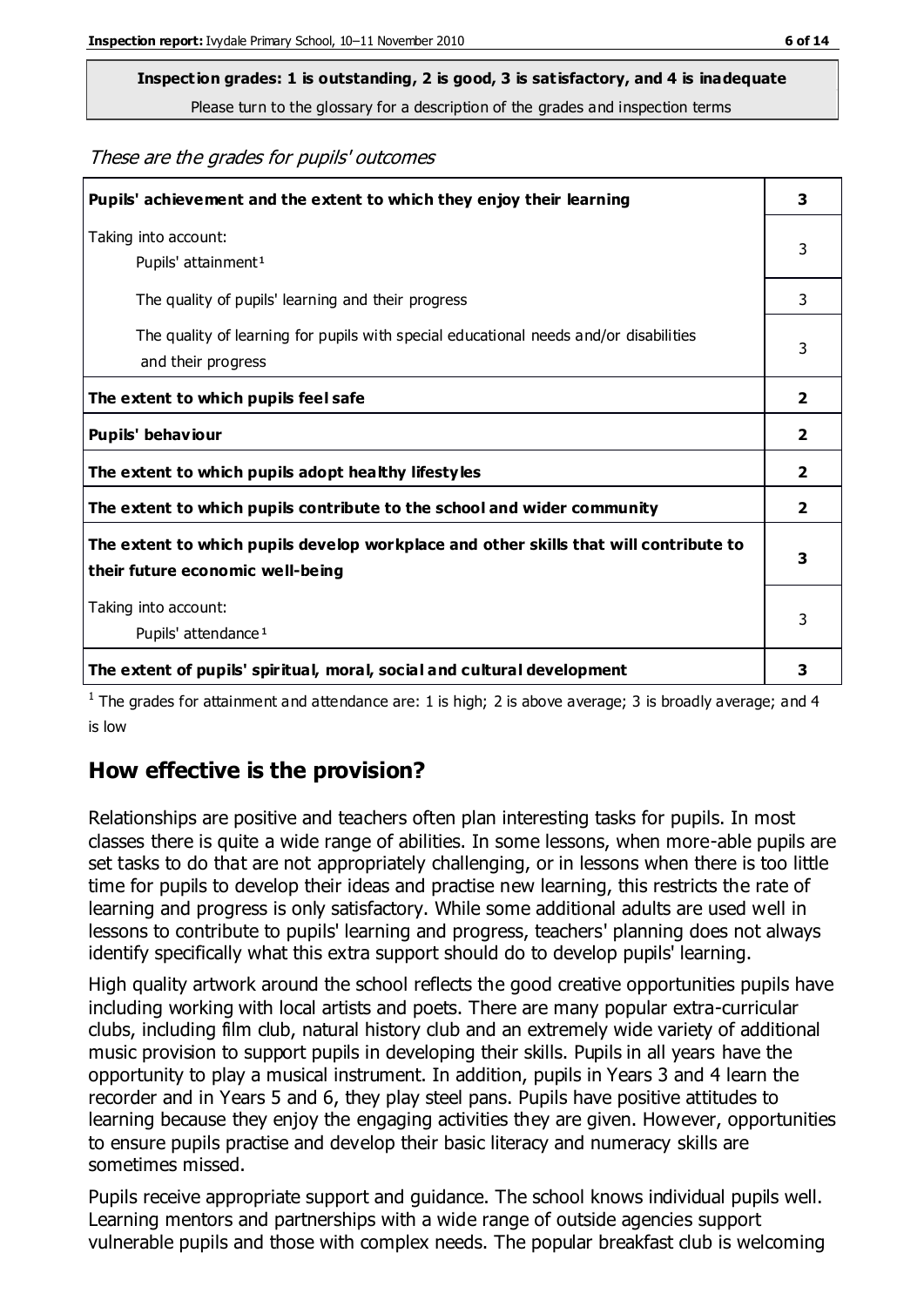#### **Inspection grades: 1 is outstanding, 2 is good, 3 is satisfactory, and 4 is inadequate** Please turn to the glossary for a description of the grades and inspection terms

and ensures a positive start to the school day. Here, pupils contribute to the community, for example by taking responsibility for clearing up after they have eaten. Classroom support and additional sessions for pupils who need extra help with their learning, and provision to extend the learning of more-able pupils are not always well organised to support them in making rapid progress.

These are the grades for the quality of provision

| The quality of teaching                                                                                    |  |
|------------------------------------------------------------------------------------------------------------|--|
| Taking into account:<br>The use of assessment to support learning                                          |  |
| The extent to which the curriculum meets pupils' needs, including, where relevant,<br>through partnerships |  |
| The effectiveness of care, guidance and support                                                            |  |

#### **How effective are leadership and management?**

The new headteacher has a clear understanding of the school's performance and is already raising the staff's expectations about what pupils can achieve. All the staff work well together as a team. The governing body fulfils its statutory duties and safeguarding arrangements are rigorous. Staff have a detailed awareness of safeguarding issues and receive regular training. Quality assurance and risk assessments are good. Community cohesion is promoted satisfactorily. Pupils have a good knowledge of themselves as part of the school and local community. Opportunities to take part in music performances with other local schools promote strong ties within the community. However, pupils' awareness of those who live in communities other than their own in the United Kingdom and globally are more limited. Partnerships with a variety of outside agencies as well as local schools are used well to promote pupils' learning and development. For example, through links with a local secondary school, more-able older pupils have attended mathematics workshops. Parents and carers work closely with the school and take an active part in fundraising. They are consulted widely and their views inform developments. The quality of the school's work is monitored regularly. Some leaders and managers have only recently been appointed and have not had time to develop their roles in the evaluation process to secure further improvements. The governing body is supportive and knows the school well. However, it has not always held the school sufficiently to account over pupils' attainment. The school has taken effective steps resulting in some key enhancements. Nevertheless, their impact has been uneven in some areas and a few inconsistencies in teaching and other aspects of provision remain. This is why leaders and managers drive improvement and embed ambition soundly and the school's work to tackle discrimination and promote equality is satisfactory .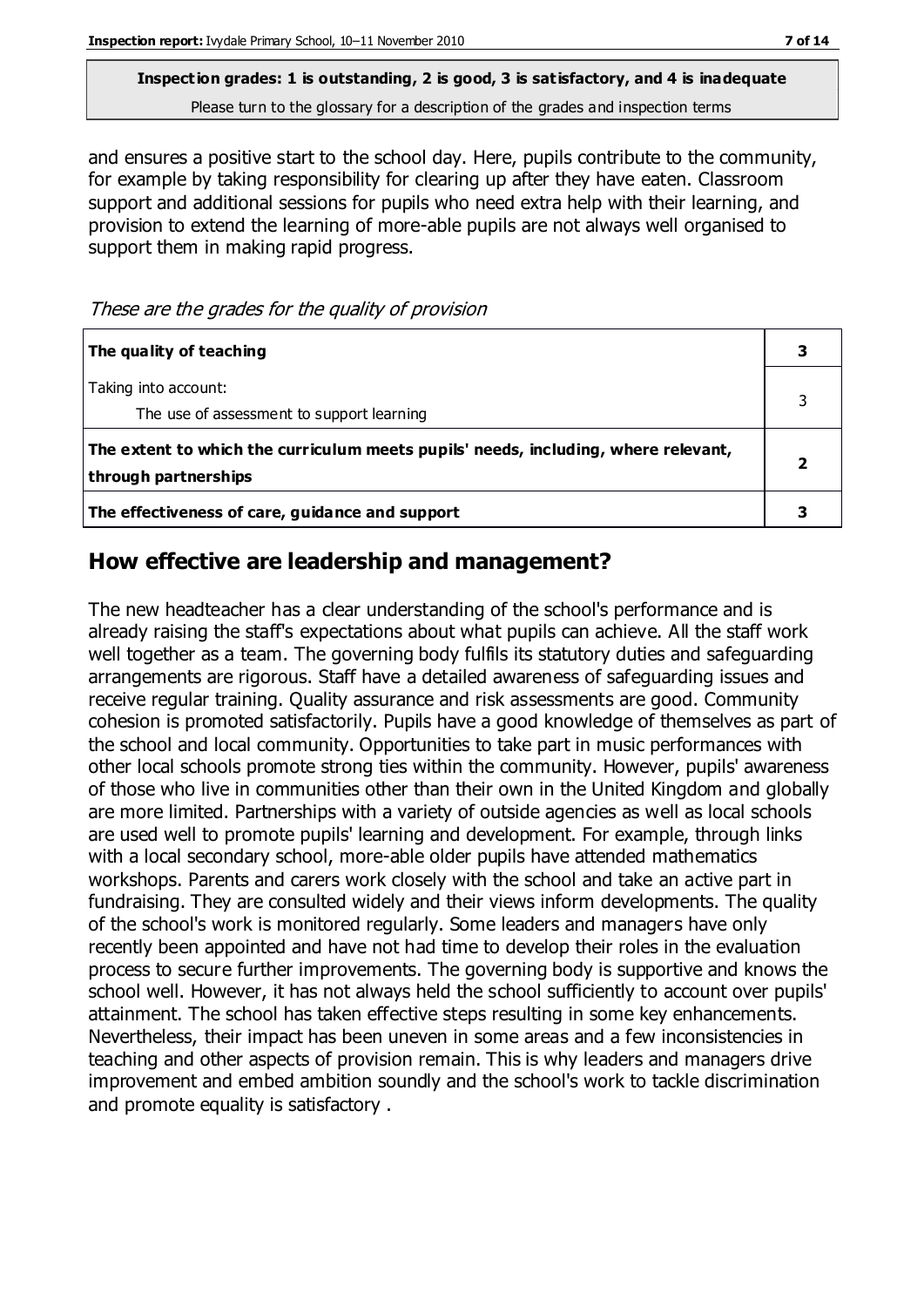**Inspection grades: 1 is outstanding, 2 is good, 3 is satisfactory, and 4 is inadequate**

Please turn to the glossary for a description of the grades and inspection terms

These are the grades for leadership and management

| The effectiveness of leadership and management in embedding ambition and driving<br>improvement                                                                  |                |
|------------------------------------------------------------------------------------------------------------------------------------------------------------------|----------------|
| Taking into account:<br>The leadership and management of teaching and learning                                                                                   | 3              |
| The effectiveness of the governing body in challenging and supporting the<br>school so that weaknesses are tackled decisively and statutory responsibilities met | 3              |
| The effectiveness of the school's engagement with parents and carers                                                                                             | 2              |
| The effectiveness of partnerships in promoting learning and well-being                                                                                           | $\overline{2}$ |
| The effectiveness with which the school promotes equality of opportunity and tackles<br>discrimination                                                           | 3              |
| The effectiveness of safeguarding procedures                                                                                                                     | 2              |
| The effectiveness with which the school promotes community cohesion                                                                                              | 3              |
| The effectiveness with which the school deploys resources to achieve value for money                                                                             | 3              |

#### **Early Years Foundation Stage**

Induction arrangements are good, including home visits made by staff and opportunities to visit the school before children start. Partnerships with parents and carers are strong and supported through close links with the children's centre. Regular meetings with parents and carers and home?school contact books keep them well informed about their children's progress and involve them in their learning. Relationships are positive and friendly, and staff know children well. Detailed records of observations are kept and these are used to plan the next steps in children's learning. Children enjoy their time in Nursery and Reception because skilled staff plan a very wide variety of interesting activities for them. During the inspection, children in the Nursery were involved in a circus show to perform physical skills. In Reception, children were grinding seeds and spices to make curry powder as part of a project exploring the Hindu festival of Diwali. Good use is made of the outside spaces to develop all areas of learning. There is a good balance of activities for children to select and adult-led tasks. Occasionally, during whole-group teaching, the pace of learning slows when opportunities for children to take an active part in their learning are more limited. The Early Years Foundation Stage is well led and managed. The self-evaluation process involves parents and carers in order to identify the most important priorities to secure further improvement.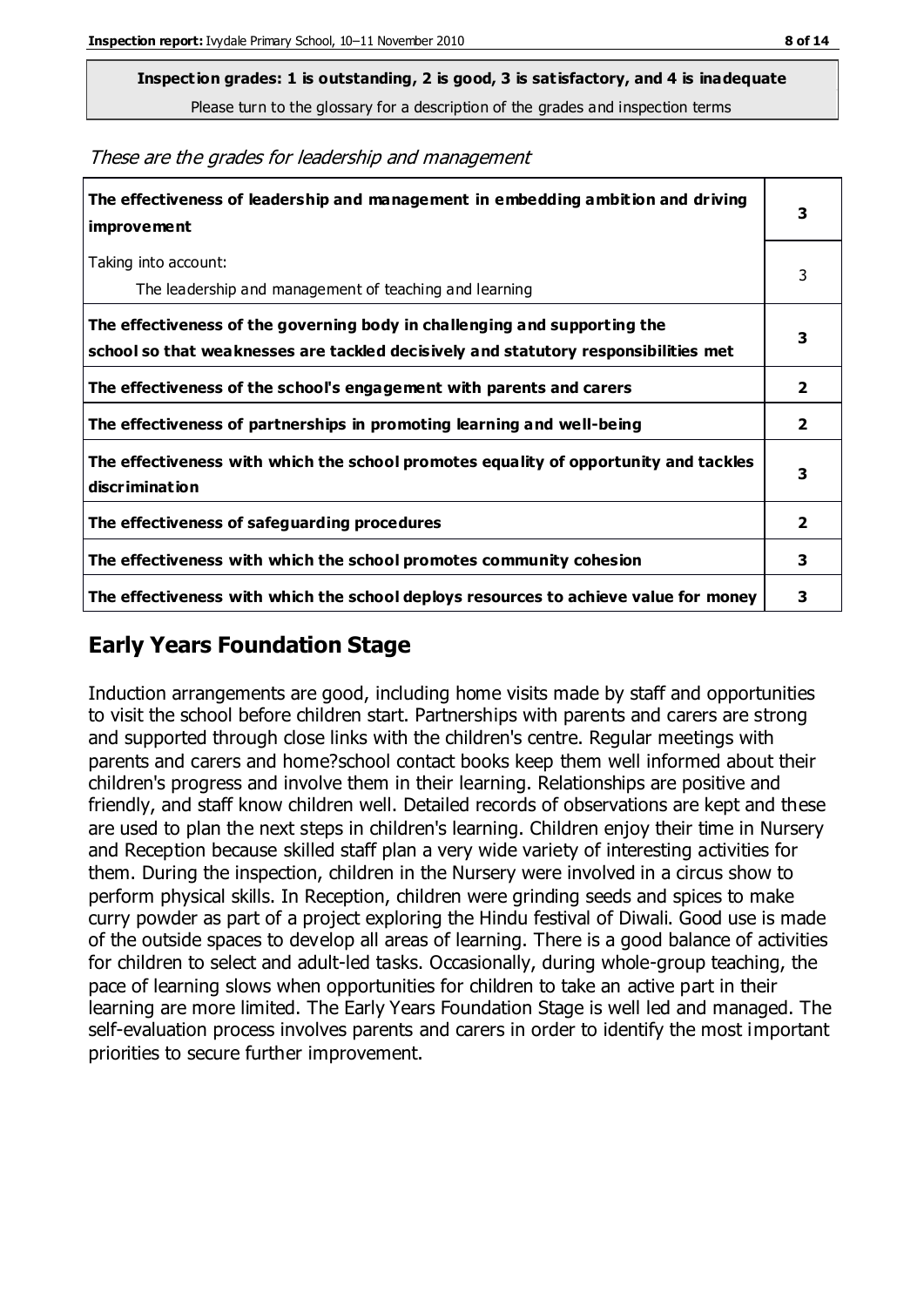**Inspection grades: 1 is outstanding, 2 is good, 3 is satisfactory, and 4 is inadequate**

Please turn to the glossary for a description of the grades and inspection terms

These are the grades for the Early Years Foundation Stage

| <b>Overall effectiveness of the Early Years Foundation Stage</b>                      |  |
|---------------------------------------------------------------------------------------|--|
| Taking into account:<br>Outcomes for children in the Early Years Foundation Stage     |  |
| The quality of provision in the Early Years Foundation Stage                          |  |
| The effectiveness of leadership and management of the Early Years Foundation<br>Stage |  |

#### **Views of parents and carers**

The very large majority of parents and carers who responded to the inspection questionnaire are happy with their children's experience at the school and the overwhelming majority confirm that their children enjoy school. Most parents and carers evaluate the work of the school positively and are confident that their children are kept safe. The inspection findings generally endorse the positive views of the parents and carers regarding pupils' personal development. In the survey, a few expressed concerns about the way behaviour is managed. Inspectors found most behaviour in and out of lessons to be good. Leadership and management, teaching and aspects of provision, and rates of pupils' learning and progress are areas for improvement.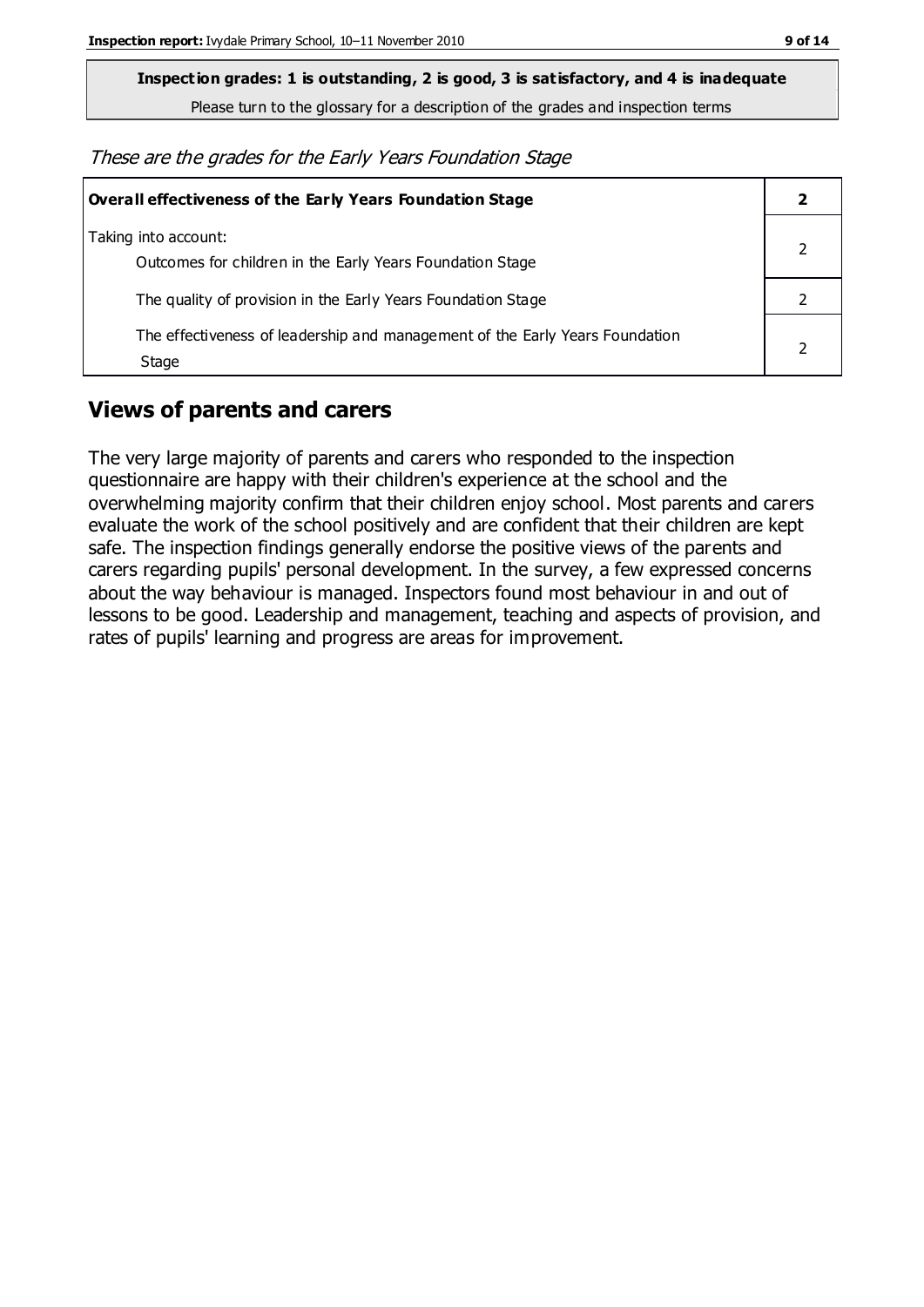#### **Responses from parents and carers to Ofsted's questionnaire**

Ofsted invited all the registered parents and carers of pupils registered at Ivydale Primary School to complete a questionnaire about their views of the school.

In the questionnaire, parents and carers were asked to record how strongly they agreed with 13 statements about the school.

The inspection team received 85 completed questionnaires by the end of the on-site inspection. In total, there are 363 pupils registered at the school.

| <b>Statements</b>                                                                                                                                                                                                                                       | <b>Strongly</b> | agree         | <b>Agree</b> |               | <b>Disagree</b> |                | <b>Strongly</b><br>disagree |                |
|---------------------------------------------------------------------------------------------------------------------------------------------------------------------------------------------------------------------------------------------------------|-----------------|---------------|--------------|---------------|-----------------|----------------|-----------------------------|----------------|
|                                                                                                                                                                                                                                                         | <b>Total</b>    | $\frac{1}{2}$ | <b>Total</b> | $\frac{1}{2}$ | <b>Total</b>    | $\frac{1}{2}$  | <b>Total</b>                | $\frac{1}{2}$  |
| My child enjoys school                                                                                                                                                                                                                                  | 67              | 79            | 17           | 20            | 0               | $\mathbf 0$    | $\mathbf 0$                 | $\mathbf 0$    |
| The school keeps my child<br>safe                                                                                                                                                                                                                       | 56              | 66            | 26           | 31            | $\overline{2}$  | $\overline{2}$ | $\mathbf{1}$                | $\mathbf{1}$   |
| My school informs me about<br>my child's progress                                                                                                                                                                                                       | 39              | 46            | 40           | 47            | 4               | 5              | $\mathbf{1}$                | $\mathbf{1}$   |
| My child is making enough<br>progress at this school                                                                                                                                                                                                    | 47              | 55            | 31           | 36            | 5               | 6              | $\mathbf{1}$                | $\mathbf{1}$   |
| The teaching is good at this<br>school                                                                                                                                                                                                                  | 46              | 54            | 35           | 41            | 1               | $\mathbf{1}$   | $\mathbf{1}$                | $\mathbf{1}$   |
| The school helps me to<br>support my child's learning                                                                                                                                                                                                   | 38              | 45            | 38           | 45            | $\overline{7}$  | 8              | 2                           | $\overline{2}$ |
| The school helps my child to<br>have a healthy lifestyle                                                                                                                                                                                                | 37              | 44            | 44           | 52            | 3               | 4              | $\mathbf{1}$                | $\mathbf{1}$   |
| The school makes sure that<br>my child is well prepared for<br>the future (for example<br>changing year group,<br>changing school, and for<br>children who are finishing<br>school, entering further or<br>higher education, or entering<br>employment) | 35              | 41            | 41           | 48            | $\mathbf{1}$    | $\mathbf{1}$   | $\mathbf 0$                 | $\mathbf 0$    |
| The school meets my child's<br>particular needs                                                                                                                                                                                                         | 40              | 47            | 36           | 42            | 4               | 5              | $\mathbf{1}$                | $\mathbf{1}$   |
| The school deals effectively<br>with unacceptable behaviour                                                                                                                                                                                             | 40              | 47            | 35           | 41            | 5               | 6              | $\mathbf{1}$                | $\mathbf{1}$   |
| The school takes account of<br>my suggestions and concerns                                                                                                                                                                                              | 40              | 47            | 36           | 42            | 3               | 4              | $\Omega$                    | $\Omega$       |
| The school is led and<br>managed effectively                                                                                                                                                                                                            | 36              | 42            | 44           | 52            | $\overline{2}$  | $\overline{2}$ | $\mathbf{1}$                | $\mathbf{1}$   |
| Overall, I am happy with my<br>child's experience at this<br>school                                                                                                                                                                                     | 56              | 66            | 25           | 29            | 3               | $\overline{4}$ | $\mathbf{1}$                | $\mathbf{1}$   |

The table above summarises the responses that parents and carers made to each statement. The percentages indicate the proportion of parents and carers giving that response out of the total number of completed questionnaires. Where one or more parents and carers chose not to answer a particular question, the percentages will not add up to 100%.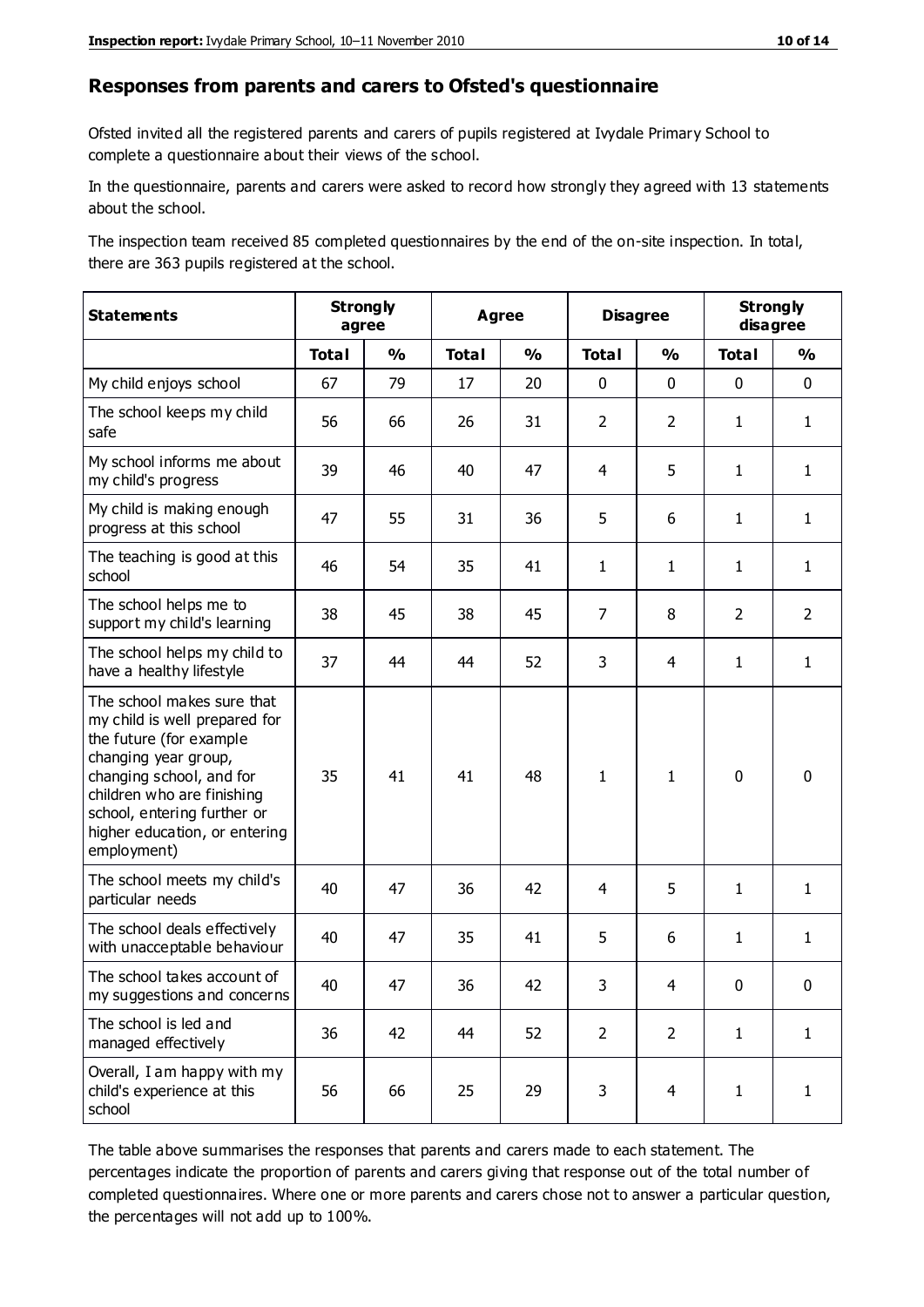#### **Glossary**

| Grade   | <b>Judgement</b> | <b>Description</b>                                                                                                                                                                                                            |
|---------|------------------|-------------------------------------------------------------------------------------------------------------------------------------------------------------------------------------------------------------------------------|
| Grade 1 | Outstanding      | These features are highly effective. An outstanding school<br>provides exceptionally well for all its pupils' needs.                                                                                                          |
| Grade 2 | Good             | These are very positive features of a school. A school that<br>is good is serving its pupils well.                                                                                                                            |
| Grade 3 | Satisfactory     | These features are of reasonable quality. A satisfactory<br>school is providing adequately for its pupils.                                                                                                                    |
| Grade 4 | Inadequate       | These features are not of an acceptable standard. An<br>inadequate school needs to make significant improvement<br>in order to meet the needs of its pupils. Ofsted inspectors<br>will make further visits until it improves. |

#### **What inspection judgements mean**

#### **Overall effectiveness of schools**

|                       | Overall effectiveness judgement (percentage of schools) |      |                     |                   |
|-----------------------|---------------------------------------------------------|------|---------------------|-------------------|
| <b>Type of school</b> | <b>Outstanding</b>                                      | Good | <b>Satisfactory</b> | <b>Inadequate</b> |
| Nursery schools       | 58                                                      | 36   | 4                   | 2                 |
| Primary schools       | 8                                                       | 43   | 40                  | 9                 |
| Secondary schools     | 10                                                      | 35   | 42                  | 13                |
| Sixth forms           | 13                                                      | 39   | 45                  | 3                 |
| Special schools       | 33                                                      | 42   | 20                  | 4                 |
| Pupil referral units  | 18                                                      | 40   | 29                  | 12                |
| All schools           | 11                                                      | 42   | 38                  | 9                 |

New school inspection arrangements were introduced on 1 September 2009. This means that inspectors now make some additional judgements that were not made previously.

The data in the table above are for the period 1 September 2009 to 31 March 2010 and are the most recently published data available (see **[www.ofsted.gov.uk](http://www.ofsted.gov.uk/)**). Please note that the sample of schools inspected during the autumn and spring terms 2009/10 was not representative of all schools nationally, as weaker schools are inspected more frequently than good or outstanding schools.

Percentages are rounded and do not always add exactly to 100. Secondary school figures include those that have sixth forms, and sixth form figures include only the data specifically for sixth form inspection judgements.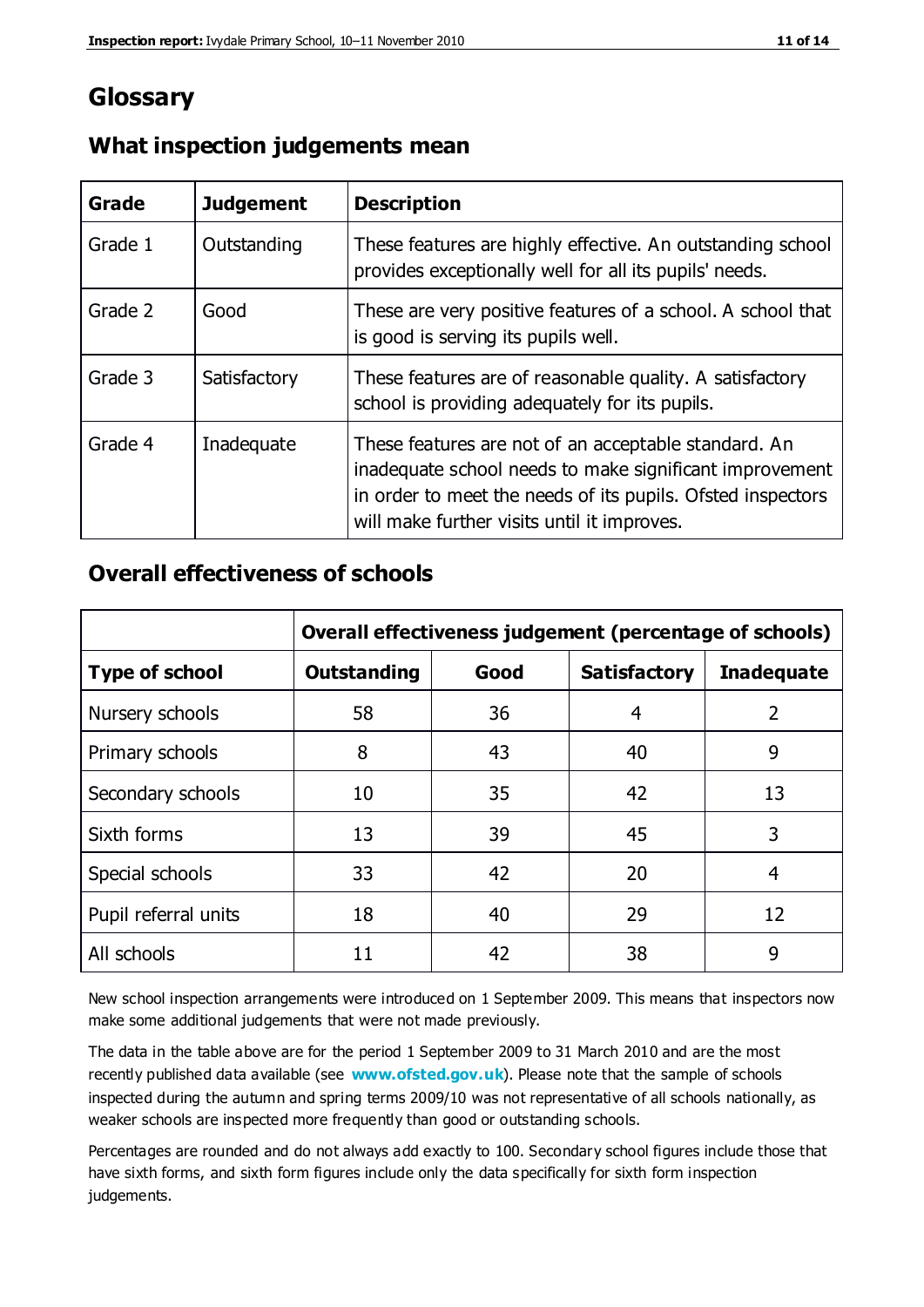## **Common terminology used by inspectors**

| Achievement:                  | the progress and success of a pupil in their learning,<br>development or training.                                                                                                                                                          |  |  |
|-------------------------------|---------------------------------------------------------------------------------------------------------------------------------------------------------------------------------------------------------------------------------------------|--|--|
| Attainment:                   | the standard of the pupils' work shown by test and<br>examination results and in lessons.                                                                                                                                                   |  |  |
| Capacity to improve:          | the proven ability of the school to continue<br>improving. Inspectors base this judgement on what<br>the school has accomplished so far and on the quality<br>of its systems to maintain improvement.                                       |  |  |
| Leadership and management:    | the contribution of all the staff with responsibilities,<br>not just the headteacher, to identifying priorities,<br>directing and motivating staff and running the school.                                                                  |  |  |
| Learning:                     | how well pupils acquire knowledge, develop their<br>understanding, learn and practise skills and are<br>developing their competence as learners.                                                                                            |  |  |
| <b>Overall effectiveness:</b> | inspectors form a judgement on a school's overall<br>effectiveness based on the findings from their<br>inspection of the school. The following judgements,<br>in particular, influence what the overall effectiveness<br>judgement will be. |  |  |
|                               | The school's capacity for sustained<br>improvement.                                                                                                                                                                                         |  |  |
|                               | Outcomes for individuals and groups of pupils.                                                                                                                                                                                              |  |  |
|                               | The quality of teaching.                                                                                                                                                                                                                    |  |  |
|                               | The extent to which the curriculum meets<br>pupils' needs, including, where relevant,<br>through partnerships.                                                                                                                              |  |  |
|                               | The effectiveness of care, guidance and<br>support.                                                                                                                                                                                         |  |  |
| Progress:                     | the rate at which pupils are learning in lessons and<br>over longer periods of time. It is often measured by<br>comparing the pupils' attainment at the end of a key                                                                        |  |  |

stage with their attainment when they started.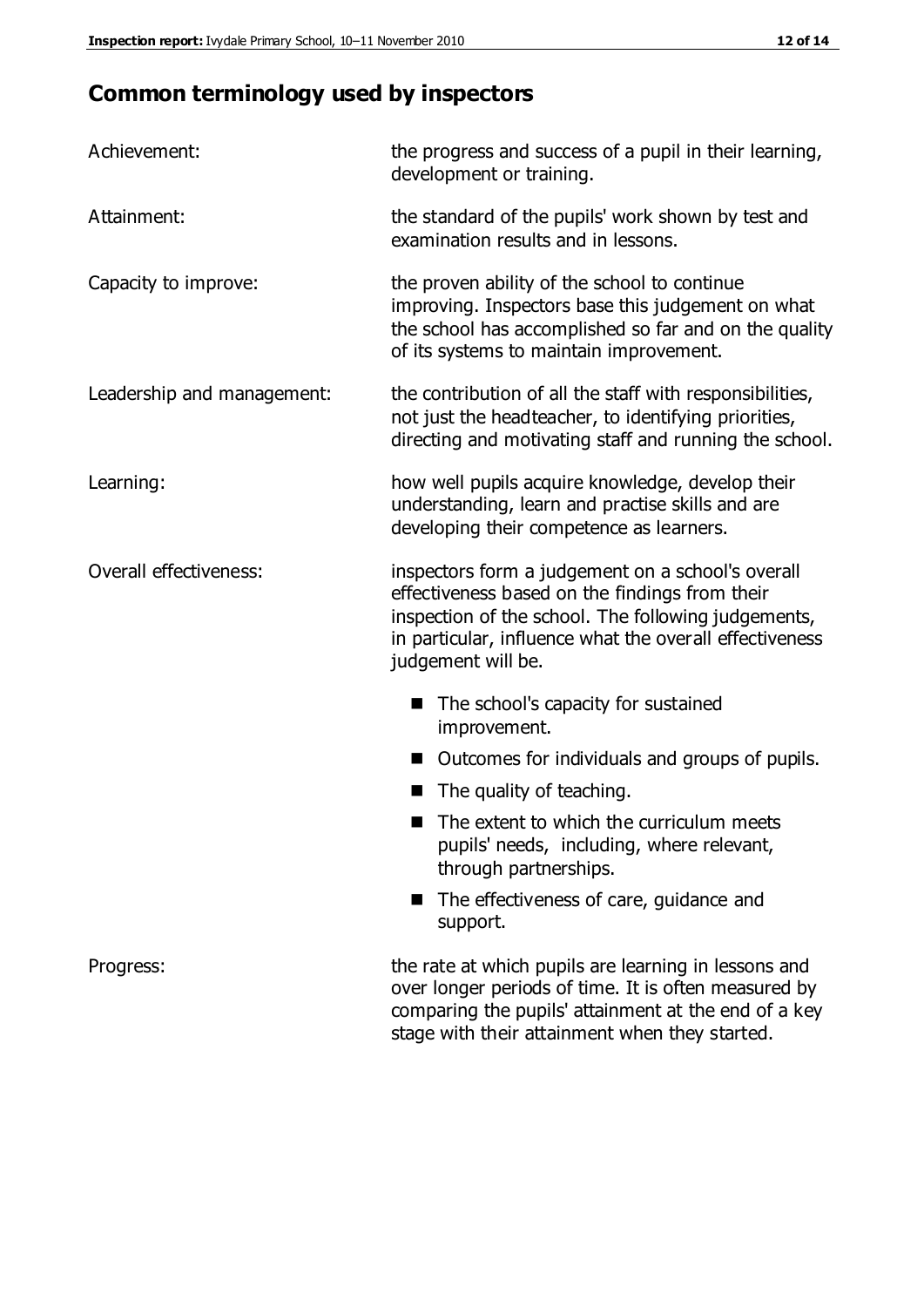#### **This letter is provided for the school, parents and carers to share with their children. It describes Ofsted's main findings from the inspection of their school.**

12 November 2010

#### Dear Pupils

#### **Inspection of Ivydale Primary School, London, SE15 3BU**

Thank you for your friendly welcome when we visited your school recently. We really enjoyed our visit and were pleased to hear that so many of you are learning to play musical instruments. I am writing to tell you about the judgements that we reached.

Ivydale Primary is a satisfactory school. You like coming to school, enjoy the interesting activities that are planned for you, including the many extra-curricular clubs that the school organises. You have a good understanding of how to keep yourselves fit, healthy and safe. The youngest children get off to a good start in the Nursery and Reception classes. Although you make satisfactory progress in Years 1 to 6, many of you could do better.

To make the school even better, we have asked the staff to make sure that all of you are set work that is the right level of difficulty for you. All of you can help by telling your teachers if the work is too easy or too difficult. When teachers mark your work, we would like them to give you clear ideas about what you need to do to make it even better so that you can move up to the next level. We have also asked the school to make even more checks on its work to make sure that it is consistently as good as possible.

Finally, I would like to thank you again and wish you well in the future.

Yours sincerely

Madeleine Gerard Lead inspector